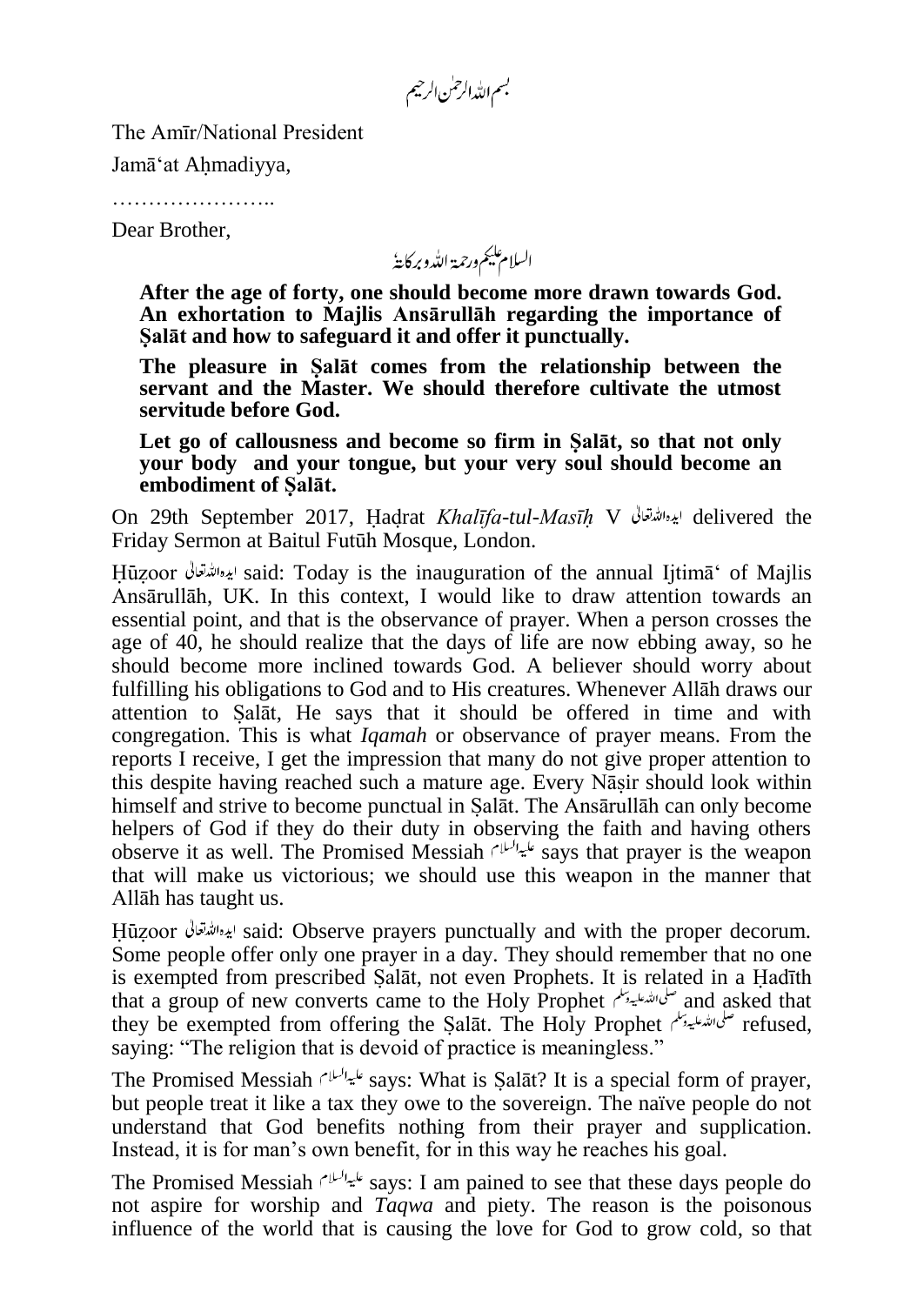people do not experience the kind of pleasure that they should derive from worship. Those who do not experience pleasure in worship should worry about their ailment, for they are ill. When God has created mankind for His worship, how can it be that he did not imbue it with pleasure and joy. There is pleasure and joy, but only if one is willing to experience it.

The Promised Messiah says: Understand well that worship is not a burden or a tax. It has a pleasure and joy that is greater than all the joys of the world and all the pleasures of the self. Just as a sick person is unable to enjoy the taste of delicious food, so are unfortunate people deprived of the pleasure of God's worship.

The Promised Messiah *فيباليا*م says: Remember, Salāt is something that embellishes a man's worldly life and his faith. Allāh has cursed the worshippers who are not mindful of its essence. Salāt is something that, when it is properly observed, it protects one from all kinds of sin and transgression.

Huzoor said: It is not in man's power to offer such Salāt, and it can only be achieved through God's help. And this cannot come about unless one continues to pray and supplicate. Therefore, whether it is day or night, not one moment in your life should be empty of prayers. In order to experience the pleasure of Salāt, it is important to seek Allāh's help. We should beseech God that, just as He has given us the pleasure of fruits and other things, so should He let us experience the pleasure of Salāt. When a drunkard fails to get intoxicated, he continues to drink cup after cup until he finds the pleasure he is seeking. And just as the alcoholic has a pleasure in his mind that he strives for, we should employ all our faculties to find pleasure in worship. If we pray with the same zeal to find pleasure in worship, then, truly do I say to you, you will find that pleasure. Also, when praying we should bear in mind its benefits.

## ان احلسنات یذھنب السیئات

## *Surely virtues drive away evils. (11:115)*

We should keep these bounties and the pleasures in mind and pray that we may experience the Salāt that is the lot of the righteous. Prayer is not just going through certain motions. The essence of Salāt is the prayer which contains pleasure and joy.

Regarding the essence and purpose of Salāt, the Promised Messiah  $s^{\mu\nu}$  says: All the postures of Salāt are meant to attain the purpose and essence of worship. The postures of prayer are in fact expressions of the soul. What the tongue speaks is also spoken by the soul. It is thus that one receives enlightenment and contentment. If a person reflects on how he was born and how he grew up, he can try to fulfil his obligations as God's servant. In short, the pleasure in Salāt comes from the relationship between the Master and the servant. If you wish to benefit from God's grace, then you have to become His perfect servant. And it is then that you will experience the high degree of pleasure, which is not surpassed by any other. At this stage, man's soul becomes as if non-existent and flows towards God like a stream and is cut off from all that is other than God. It is then that God's love descends on him. It is the meeting of two passions: the passion of God's providence from above and the passion of a person's servitude from below. This is the state that is called Salāt. And it is such Salāt that burns all evil. Such Salāt does away with sin and leaves behind a light and lustre. This is the Salāt to which applies the verse;